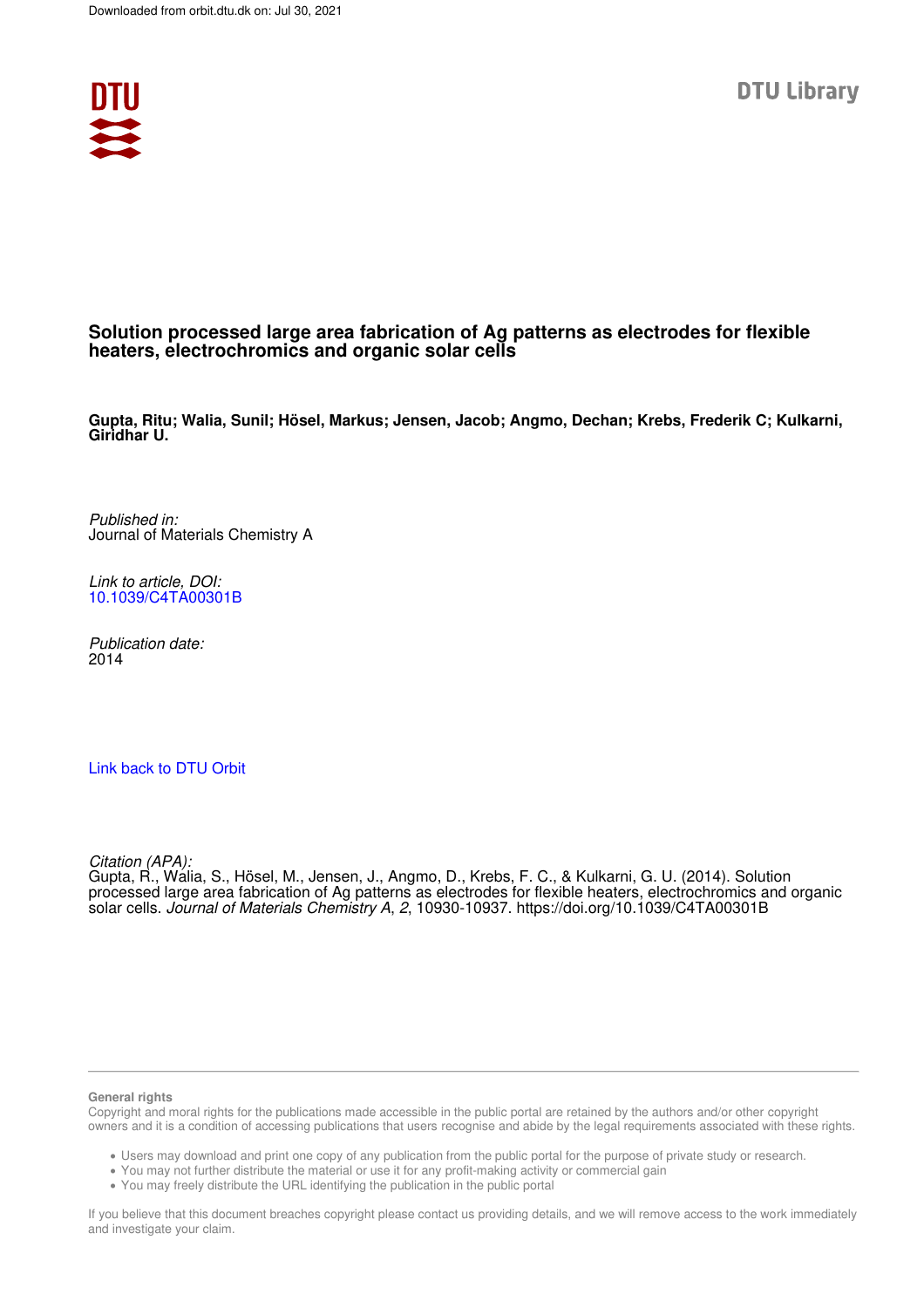View Article Online View Journal

# Journal of Materials Chemistry A

### Accepted Manuscript

This article can be cited before page numbers have been issued, to do this please use: R. Gupta, S. Walia, M. Hösel, J. Jensen, D. Angmo, F. C. Krebs and G. U. Kulkarni*, J. Mater. Chem. A*, 2014, DOI: 10.1039/C4TA00301B.



This is an *Accepted Manuscript*, which has been through the Royal Society of Chemistry peer review process and has been accepted for publication.

*Accepted Manuscripts* are published online shortly after acceptance, before technical editing, formatting and proof reading. Using this free service, authors can make their results available to the community, in citable form, before we publish the edited article. We will replace this *Accepted Manuscript* with the edited and formatted *Advance Article* as soon as it is available.

You can find more information about *Accepted Manuscripts* in the Information for Authors.

Please note that technical editing may introduce minor changes to the text and/or graphics, which may alter content. The journal's standard Terms & Conditions and the Ethical quidelines still apply. In no event shall the Royal Society of Chemistry be held responsible for any errors or omissions in this *Accepted Manuscript* or any consequences arising from the use of any information it contains.



www.rsc.org/materialsA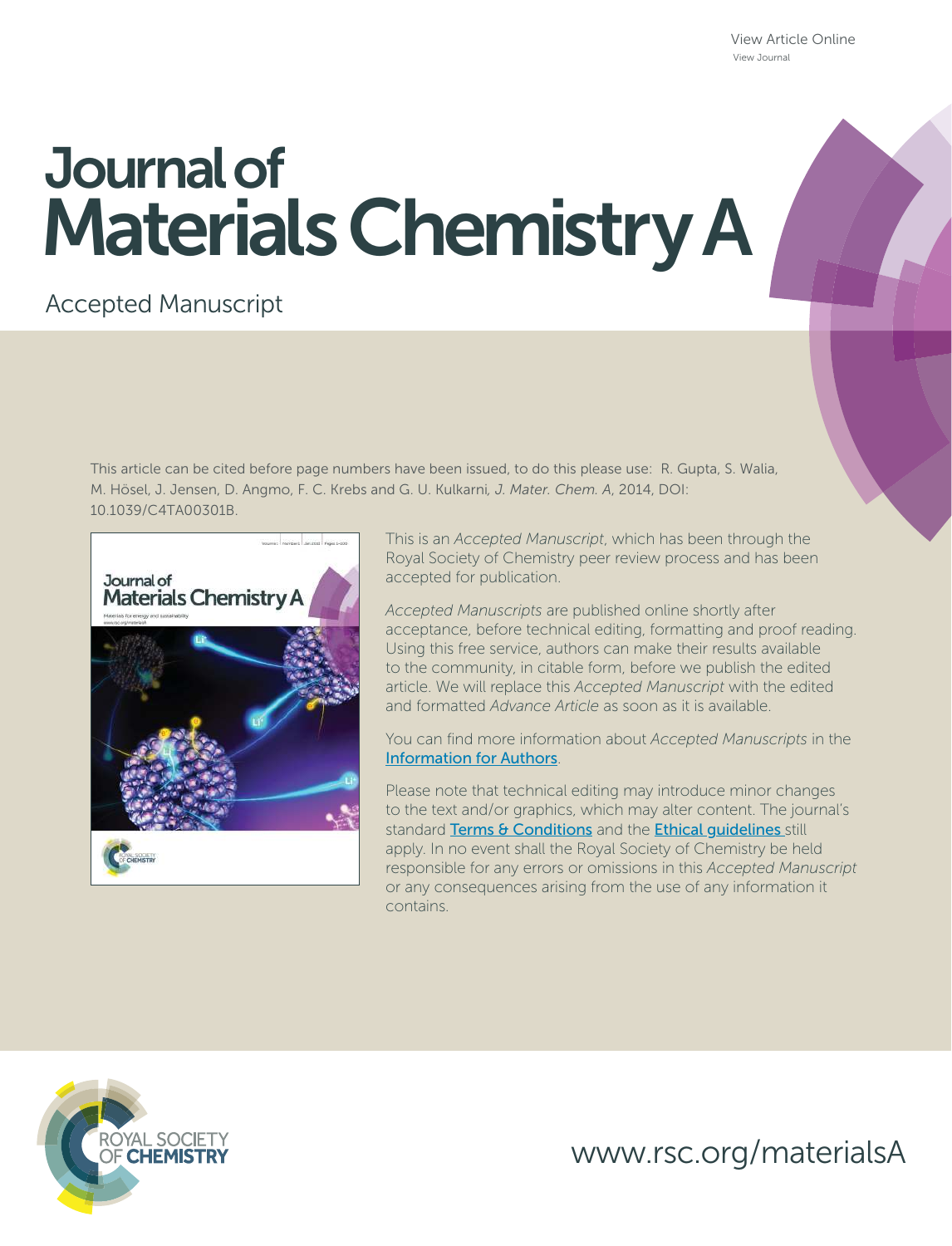## Journal of Material Chemistry A RSCPublishing

### **ARTICLE**

**Cite this: DOI: 10.1039/x0xx00000x**

Received 00th January 2014, Accepted 00th January 2014

DOI: 10.1039/x0xx00000x

**www.rsc.org/**

Published on 25 February 2014. Downloaded by DTU Library on 25/02/2014 20:33:00.

Published on 25 February 2014. Downloaded by DTU Library on 25/02/2014 20:33:00.

### **Solution processed large area fabrication of Ag patterns as electrodes for flexible heaters, electrochromics and organic solar cells**

Ritu Gupta,<sup>a</sup> Sunil Walia,<sup>a</sup> Markus Hösel,<sup>b</sup> Jacob Jensen,<sup>b</sup> Dechan Angmo<sup>b</sup> Frederik C. Krebs*<sup>b</sup>* \* and Giridhar U. Kulkarni*<sup>a</sup>* \*

A simple method for producing patterned Ag electrodes on transparent and flexible substrates is reported. The process makes use of laser printed toner as a sacrificial template for an organic precursor, which upon thermolysis and toner lift off produced highly conducting Ag electrodes. Thus, the process takes only a few minutes without any expensive instrumentation. The electrodes exhibited excellent adhesion and mechanical properties, important for flexible device application. Using Ag patterned electrodes, heaters operating at low voltages, pixelated electrochromic displays as well as organic solar cells have been demonstrated. The method is extendable to produce defect-free patterns over large areas as demonstrated by roll coating.

#### **Introduction**

Technological advancements in flexible and transparent electronics are taking place at a very fast rate.<sup>1,2</sup> The new generation devices – a RC circuit,<sup>3</sup> RFIDs,<sup>4</sup> sensors,<sup>5</sup> displays,<sup>6</sup> electrochromic windows,<sup>7,8</sup> transparent heaters,<sup>9</sup> transistors,<sup>10</sup> solar cells, $<sup>11</sup>$  all rely on flexible printed functionalities distinctly</sup> different from the rigid and planar Si technology. The light weight, durability and foldability offered by flexible electronics not only bring in personal comfort but also make devices affordable much like the use-and-dispose commodity items.<sup>12</sup>

 Flexible electronics and printing technology go hand in hand as the latter has many ready solutions to offer. Currently used techniques such as photolithography,<sup>13</sup> soft lithography<sup>14</sup> and nanoimprint lithography<sup>15</sup> may be capable of large area patterning, but the preparation of a suitable mask is a difficult step. Thus, large area printing with high throughput at optimum resolution is challenging. However, as the design and feature size of printed electrodes depend on the type of application, one need not always resort to high-end lithography techniques. For mass printing purposes, roll-to-roll flexography,<sup>16</sup> screen printing<sup>17</sup> and inkjet printing<sup>18-20</sup> have been employed with resolution down to few microns.<sup>21</sup> However, these techniques require expensive instrumentation. A more serious challenge arise in fabrication of top metal electrodes for organic devices, as these techniques render metal features to be quite thick (~500 nm to 2 nm) with high surface roughness, which increase the risk of electrical shorting in devices. $22$ 

 The rapid prototyping of devices need electrodes to be printed like daily printable paper at one's disposal. In this context, xerographic printing using commercially available printers has gained importance. In the past, the xerographic toner patterns from ordinary printers have been utilized for

making photomasks for photolithography and masters for elastomeric stamps in soft lithography.<sup>23</sup> The toner patterns printed on conductive substrates have been utilized as etch resist mask.<sup>24</sup> It has also been utilized for low cost patterning and rapid prototyping of microfluidic devices.<sup>25,26</sup> The printed toner patterns have been used in combination with a conducting polymer to create line patterns for fabricating interconnects in a push button array.<sup>27</sup> Toner-Metal patterns have been prepared for the fabrication of DNA chips.<sup>28</sup> A short review on fabrication of devices using commercial laser printers is provided in ESI†, Table S1. We have developed a novel and simple, solution-processed method for the fabrication of metallic line patterns where the printed toner acts as a sacrificial template for a metal precursor, which is retained in designated patterns after toner lift-off using common solvents. Using commonly available laser printer, we have been able to print electrodes on large area polyethylene terephthalate (PET) sheets and fabricate several prototype devices such as semitransparent heaters, addressable electrochromic devices as well as organic solar cells. The possibility of adopting the method for roll-to-roll processing towards fabrication of devices is also demonstrated.

#### **Results and discussion**

#### **Fabrication and characterization**

The conducting electrodes are fabricated on a transparent, flexible PET substrate following the procedure illustrated in Fig. 1a. Briefly, the CAD drawing is printed using the standard toner supplied with the laser printer. The printed area of PET is cut into the desired size and coated with Ag precursor by spin, rod or slot-die coating depending on the area to be patterned. Different Ag inks (particle and non-particle based) were first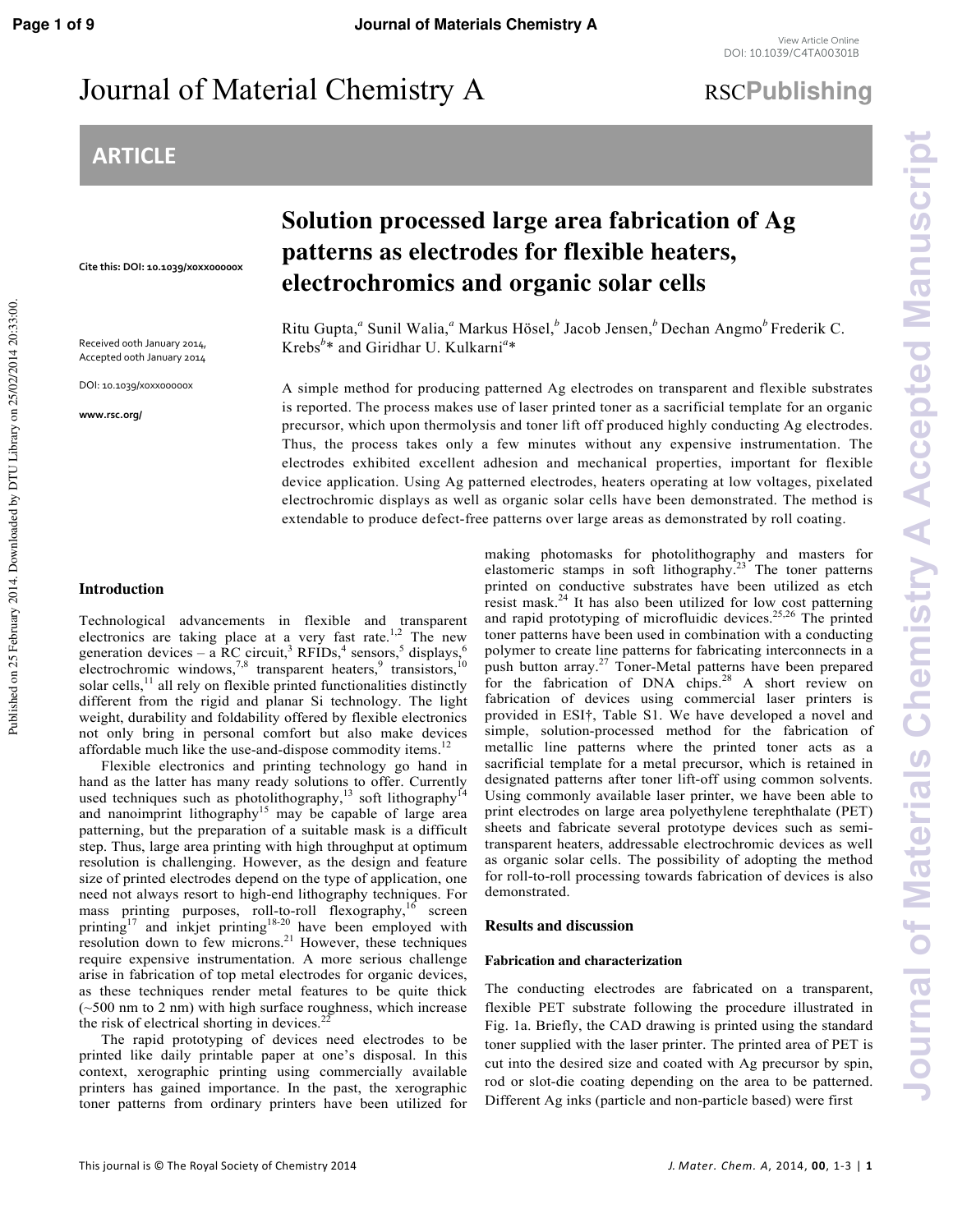# Journal of Material Chemistry A RSCPublishing

### **ARTICLE**



**Fig. 1** Fabrication of solution processed large area Ag patterned electrodes (a) Schematic demonstrating the fabrication procedure. Tilted SEM image of the cross-sectional view of (b) toner pattern on PET substrate and (c) after developing with Ag. Inset shows the zoom in view of the cross-section of Ag printed on PET. (d) SEM image and overlapped EDS of printed Ag. (e) Ag ink coating on toner printed PET sheets using slot die head roll coater (f) after partial metallization followed by removal of toner (g) a large area printed hexagonal Ag pattern.

tested for patterning by this technique (ESI†, Fig. S1). Typically, 100 μL of Ag precursor was spread over a  $5 \times 5$  cm<sup>2</sup> area and spin coated at a rate of 1000 rpm. The Ag ink covers the whole substrate, open spaces as well as toner covered area. The Ag ink decomposes to Ag metal on heating at 150 **°**C within few seconds  $(\sim 30 \text{ s})$ , which is later developed by wetting the Ag coated toner with toluene and wiping it off with a cotton swab (Fig. 1a). The lift-off done this way is more economical than washing or sonicating in the solvent. The time is optimized to be  $\sim$ 30 s, above that the removal of toner becomes difficult. While below 30 s, Ag also gets washed away along with the toner and do not adhere to the substrate. After removing the toner, it was held at 150 **°**C for 10 min to further get rid of left-over carbon and anneal the particles (see thermogravimetric and X-ray diffraction analysis in ESI†, Fig. S2) resulting in a highly conducting Ag film with sheet resistance of ~0.12  $\Omega$ /sq (ESI†, Fig. S3). As can be seen from the SEM tilt images in Fig. 1b and c, the lift-off is neat, which is a crucial step in patterning. The optical profilometry images before and after the toner lift-off, are shown in ESI†, Fig. S4. The cross-section image in the inset shows thin Ag layer on the substrate with no trace of the toner. The printed pattern consists of interconnected Ag nanoparticles with only little carbon

impurity (see overlaid EDS data). The method could be easily extended to a variety of flexible substrates by adhering them to PET, making acceptable to the printer. Substrates such as thermal tape, mica, paper, scotch tape, kapton sheet proved successful (Fig. S4). The printing method could also be extended to large area coating processes using a roll coater<sup>29</sup> with a slot-die head (Fig. 1e and f).The process steps involved in roll coating is same as shown in schematic in Fig. 1a. The laser printed sheets of A4 size with hexagonal patterned grids as negative images were joined together to form 1 m length (see Fig. S6). Thus formed extended sheet was mounted on a motorized roll of 300 mm diameter and the Ag precursor was dispensed at a flow rate of 200 μL/min. The schematic shows how the ink is delivered to the patterned toner printed sheet while the drum is rotated. The roller was set to 70 °C while coating at a speed of 0.6 m/min. After coating, the temperature was risen to 150 °C for 10 min to completely metallize the Ag patterns. As shown in Fig. 1f, the toner was removed by wetting it with toluene and wiping off with lint-free tissue paper. This process resulted in a neatly printed Ag patterns (see Fig. 1g) over 1 m length without any residues from toner. The ability of continuous process and the patterned area are neither limited by the laser printer nor by the processing steps and thus the **Journal of Materials Chemistry A Accepted Manuscript**

**Journal of Materials Chemistry A Accepted Manuscript**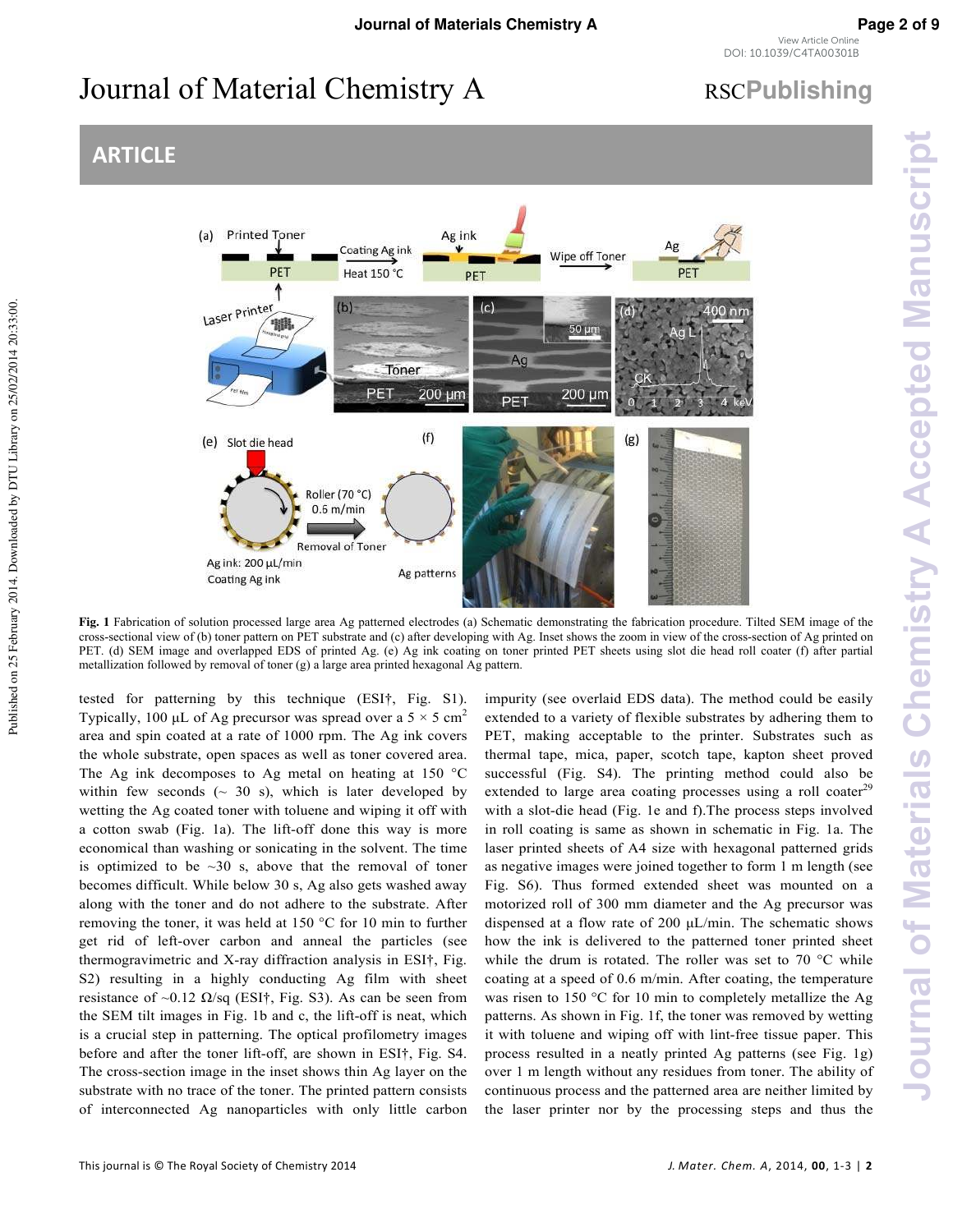Published on 25 February 2014. Downloaded by DTU Library on 25/02/2014 20:33:00.

technique can be extended for roll-to-roll production as well. The Ag patterns fabricated by roll coating were further adopted for solar cell integration.

With CAD program, one may draw any arbitrary design (Fig. 2a). Printed designs of Ag involving different line widths and curvatures can be obtained on PET as shown in the photograph in Fig. 2a. The process appears quite versatile. An optical microscopic image of an Ag line from a hexagonal pattern (original design shown in the inset) shows the metal filled line with irregular edges due to pixelization effect and toner spreading (Fig. 2b). The Ag lines of varying line widths (100 - 500 μm) were printed and the resistance was measured to determine the optimum width for printing the features.



**Fig. 2** (a) Different geometries and design patterns of Ag on PET. (b) Optical microscope images of the toner printed patterns (designs shown in insets). (c) Optical profilometry image of the Ag line along with the height profile. (d) Photographs of the PET substrates patterned with Ag of different line widths (left) and different angular orientation for line width of 150 μm (e) resistance values of the features shown in (d). (f) Photograph showing an array of 16 LEDs  $(SMD-603, white, 0.8 \times 1.2 mm<sup>2</sup>)$  mounted on the Ag printed gap electrodes. (g) Front view of the LED panel (left) and LED panel (viewed from back) illuminating JNCASR logo (right).

Fig. 2c shows the optical profiler 2D image of the Ag line with width of 250 μm and thickness 250 nm. As seen from the height profile, the patterned line is little thicker at the edges, but on the whole, the surface profile is smooth (roughness of  $\sim$  5 nm), important for device applications. When the pattern is curved, the printed electrode may suffer from artifacts arising out of the digital nature of the technique well known as the staircase effect. The resistance was measured at different angular orientation for different line widths as shown in Fig. 2d. The minimum line width required for patterning while maintaining electrical continuity was 150 μm, which was later, adopted for some applications involving complex structures. The straight Ag lines are highly conducting with resistance varying between 0.2 to 2  $\Omega$ /mm for different line widths as shown in Fig. 2e (right). To demonstrate the continuity of the conducting Ag lines over large area, we assembled a  $4 \times 4$  array of LEDs between the pre-defined gap electrodes as shown in Fig. 2f. When the voltage (12 V) was applied, all LEDs lighted up implying

the electrode array was devoid of printing related defects. Interestingly, when the LED panel was held facing a picture, it produced uniform illumination and the electrode lines were nearly unnoticeable (Fig. 2g). Such panels could be used in front-lit display applications as well.

#### **Mechanical stability of Ag electrodes**

The adhesion of the printed pattern was tested by the scotch tape peeling method using an automated system (ASTM D3330). The scotch tape was peeled at 90° with a load of 0.6 - 0.8 N to the substrate. The effect of peel-off on the resistance across the electrodes is very small as seen by the multimeter readings in Fig. 3a, implying that the printed Ag has excellent adhesion on PET. The durability of the electrodes against extreme mechanical stress is evident from various tests such as rolling, bending, folding and twisting of the electrode (see Fig. 3b) performed with the maximum possible force applied playfully by an unbiased volunteer. The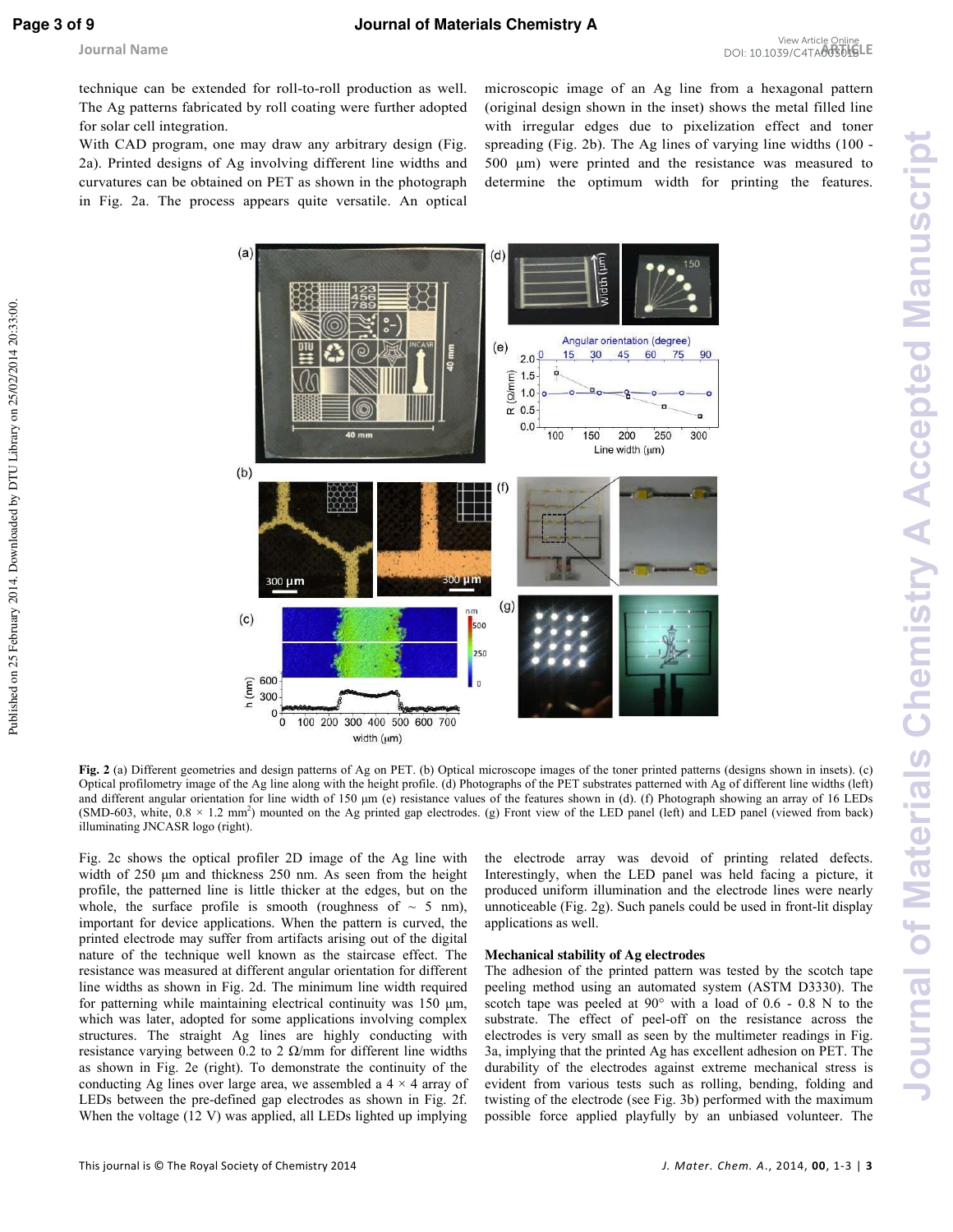flexibility test was carried out by bending the printed electrode to different radii of curvature. The resistance of the electrode remained relatively constant as seen from Fig. 3c. Upto 5000 initial cycles, the fluctuation in resistance is observed probably due to mechanical annealing of particles, which deserves a separate study. After the settling, the Ag electrodes showed excellent bending fatigue strength towards successive tension and compression cycles carried out for 50,000 times, without undergoing any failure (Fig. 3d).



**Fig. 3** Mechanical properties of Ag grid electrode (a) Adhesion test (b) The robustness of the electrode demonstrated by subjecting the electrode to rolling, bending, twisting and folding tests. (c) change in resistance with bending radius.(d) variation in  $R<sub>s</sub>$  of the Ag grid electrode during tension and compression cycles (bending radius, 4 mm).

### **A semi-transparent flexible heater**

As the patterning could be extended to large areas, heaters can be designed for defrosting window panels used in advertisement boards, road sign displays, thermochromic windows and teller machine front panels.<sup>30,31</sup> The Ag line patterns can serve as well-defined resistive heating element over a defined area. As the Ag fill factor is kept small (< 50%), it is effectively a semi-transparent heater for select applications.

An example of heater with Ag line pattern is shown in Fig. 4a. The representative thermal images taken at 0.4 and 0.8 V in Fig. 4b and c show nearly uniform temperature distribution in the middle region with average temperature of  $40.9\pm1$  °C and  $78.1\pm4$  °C, respectively. The histogram corresponding to the temperature distribution across the central area is shown in ESI†, Fig. S7. As seen from Fig. 4d, regardless of the applied voltage, the increase in temperature was fast and nearly steady state temperatures were reached in less than 60 s (see ESI†, Movie-1). As PET is thermally insulating (thermal conductivity, ~ 0.2 W.m<sup>-1</sup>K<sup>-1</sup>) which is much lower compared to Ag metal ( $\sim$  406 W.m<sup>-1</sup>K<sup>-1</sup>), the heat was confined within the patterned region. The input power required to raise the temperature was also small; for the example shown, a power of  $0.4$  W/cm<sup>2</sup> was sufficient to raise the temperature to 85 °C (Fig. 4e).The resistance decreased marginally  $(\sim 3.6\%)$  on heating around 125 °C due to annealing of particles (see ESI†, Table S2). A variety of designs (square mesh, checkers, spirals, zig-zag patterns) were tested as possible geometries for heaters (see Fig. 4f and ESI†, Fig. S8). The application of the obtained Ag line pattern as semi-transparent heater is demonstrated in the form of a defrosting window in ESI†, Fig. S9. Compared to previous reports (see ESI†, Table S2) this method provides an improved semi-transparent heater that can be operated at low voltages (0-1 V) capable of reaching relatively high temperatures (50-100 °C) with fast response ( $>$  30 s) due to good electrical and thermal conductivity along with high mechanical strength



**Fig. 4** (a) Photograph of Ag line pattern on PET (10 mm × 10 mm). Thermal images of the patterned electrode obtained during joule heating with bias voltages of (b) 0.4 V and (c) 0.8 V. (d) The temperature rise curve with respect to time for different applied voltages (e) rise in temperature with applied power. (f) Thermal images for various heater designs such as square mesh, pyramid shape, spiral and zig-zag path.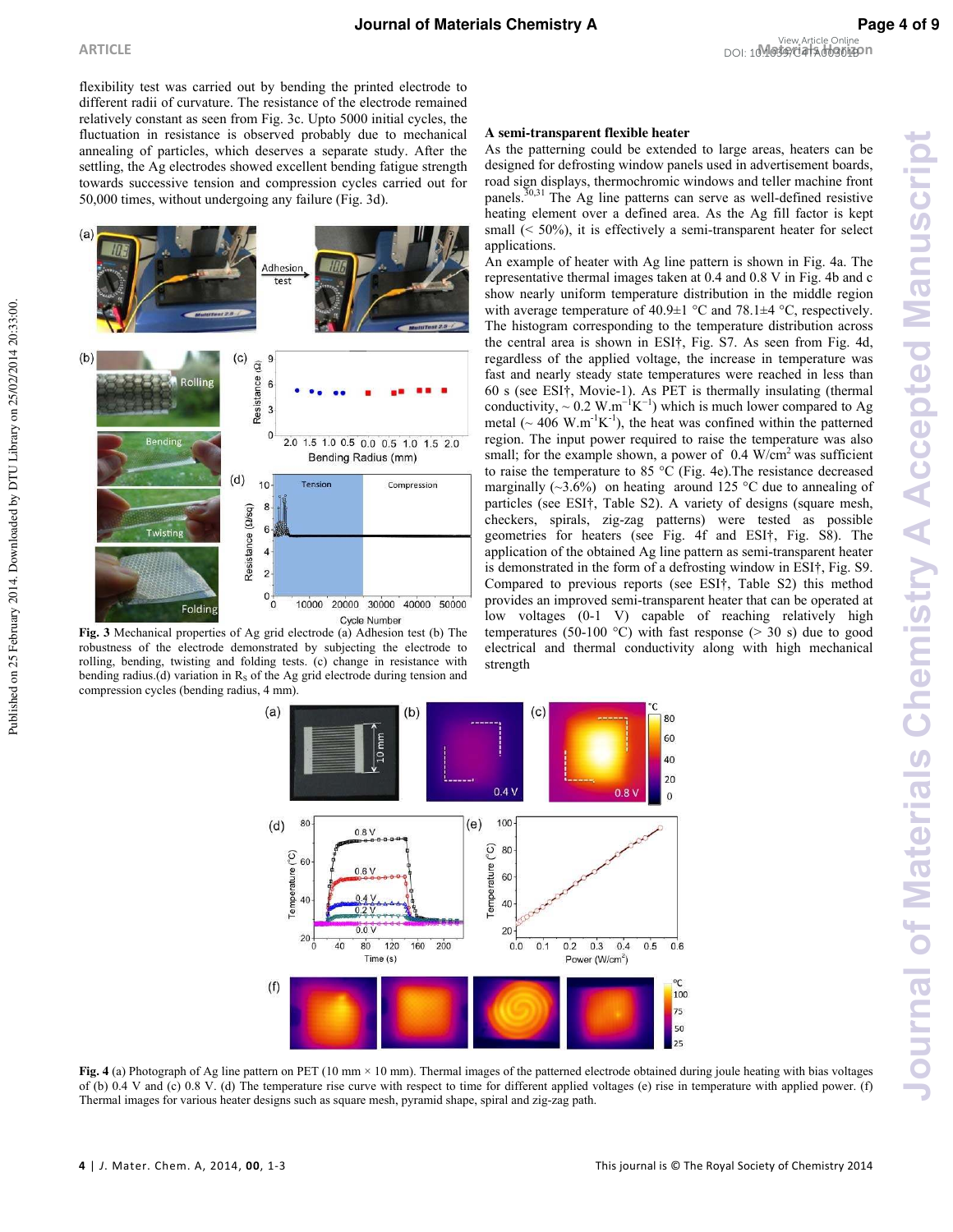Published on 25 February 2014. Downloaded by DTU Library on 25/02/2014 20:33:00.

### Journal of Material Chemistry A RSCPublishing

### **ARTICLE**

**Addressable matrix-type electrodes for electrochromic device** 



**Fig. 5** An addressable electrode system with  $4 \times 4$  pixels (each pixel is  $5 \times 5$ mm<sup>2</sup>) (b) electrochromic device (ECD) structure (c) Both top and bottom electrode consists of  $4 \times 4$  pixelated regions where each pixel is defined by a square grid of Ag lines (see inset). The assembled device and its corresponding electrochromic switching at a chosen pixel. (d) variation in transmittance during switching cycles.

The versatility of the patterning technique was also used in the fabrication of pixelated electrochromic devices (ECDs) that has recently gained importance.<sup>32</sup> A 4  $\times$  4 pixelated grid was fabricated using Ag electrodes as shown in Fig. 5a. The pixel size was  $5 \times 5$  $mm<sup>2</sup>$  and the pixels were interconnected by an addressable circuit. The device was fabricated by spincoating polymer solutions onto the addressable Ag grid electrodes. Two well characterized electrochromic polymers were employed, namely ECP-Magenta<sup>33</sup> and MCCP $^{34}$  (see Experimental) as these have been shown to work well in ECDs with optical contrasts in the range, 43% to 61%, depending on the setting. $33,34$  The devices were assembled with a layered structure as depicted in Fig. 5b. The ECDs using Ag/PET electrodes could be switched at  $+1.5$  and  $-1.0$  V, with a transmittance (corrected for substrate and encapsulant absorption) of  $\sim$  42% in the reduced state and  $\sim 64\%$  in the oxidized state with a response time of  $\sim$  10 seconds (Fig. 5d and ESI†, Fig. S10). Although the contrast is somewhat lower  $($   $\sim$  22%), the method presented demonstrates the possibility of making addressable matrix displays.

#### **Current collecting grid electrode for Organic Solar Cells**

The transparent conducting films such as ITO, PEDOT:PSS, graphene and CNT mesh have been combined with metal grid as current collecting electrode to improve the conductivity and charge collection efficiency of solar cells.<sup>35,36</sup> There is a great deal of literature on different methods adopted for the fabrication of grids at low cost and high throughput (see ESI†, Table S3). Most printing methods produce electrodes with high roughness leading to shorting between the electrodes.  $37-40$  In our case, the topography of the printed

Ag is relatively smooth (see Fig. 2f), the transmittance and sheet resistance of the pattern can be easily adjusted by varying the width and the spacing (see ESI†, Fig. S11). The hexagonal Ag grid (150 μm width and 2 mm spacing) is highly conducting with an overall sheet resistance of 4  $\Omega$ /sq and transmittance of 82% (Fig. 6a). The empty voids in the Ag grid seen clearly in Fig. 6b (top) are filled by conducting PEDOT:PSS to create a hybrid transparent conducting electrode (Fig. 6b, bottom). The transmission spectra of the Ag grid, Ag/PEDOT:PSS hybrid and PEDOT:PSS are shown in Fig. 6c. Fig. 6d represents the inverted geometry of organic P3HT:PCBM solar cell employed for large area fabrication. 1 m long 3 stripes were printed in ambient conditions following the processing steps illustrated in Fig. S12 and ESI†, Table S4. The entire process resulted in printing of 200 solar cells ( $1 \times 1$  cm<sup>2</sup> each) in less than 2 hrs (Fig. 6e). Laser beam induced current (LBIC) mapping technique was used to characterize the different regions of the solar cell.<sup>42</sup> The high performance of the solar cell is clearly evident from the LBIC map which shows uniform photocurrent in almost all the areas of the cell except the shadow losses from the grid electrode (Fig. 6f). The active cell area was calculated from the LBIC image and used for converting the I-V to J-V curve. As seen from the J-V characteristics (see Fig. 6g), the solar cell configured with this grid electrode exhibited increased efficiency (1.85%) as compared to PEDOT:PSS  $({\sim 0.6\%)}$  due to significant reduction in series resistance because of highly conducting nature of the Ag grids. A total of 12 cells were measured and the maximum value corresponding to different grid size and PEDOT based electrodes is summarized in Table 1.

**Table 1** A brief summary of the solar cell performance with different grid size including PEDOT without grid for comparison.

| ິ                              |                                     |                                     |                                    |                         |
|--------------------------------|-------------------------------------|-------------------------------------|------------------------------------|-------------------------|
| Ag Grid<br>(Width/Spacing)     | Grid 1+PEDOT<br>$(150 \mu m/ 1 mm)$ | Grid 2+PEDOT<br>$(150 \mu m/ 2 mm)$ | Grid 3+PEDOT<br>$(150 \mu m/3 mm)$ | <b>PEDOT</b><br>No grid |
| PCE $(\% )$                    | 1.36                                | 1.85                                | 1.03                               | 0.55                    |
| $J_{SC}$ (mA/cm <sup>2</sup> ) | $-4.85$                             | $-7.22$                             | $-6.098$                           | $-3.505$                |
| $V_{oc}$ (V)                   | 0.528                               | 0.5308                              | 0.472                              | 0.497                   |
| FF(%)                          | 53.05                               | 48.475                              | 36.056                             | 31.735                  |
| $R_{SH}(\Omega/cm^2)$          | 1421.78                             | 1504.72                             | 401.60                             | 208.64                  |
| $R_s(\Omega/cm^2)$             | 12.46                               | 15.72                               | 22.67                              | 75.64                   |

The EQE measurements in the wavelength range from 300 to 700 nm (Fig. 6h), show much higher values for cells prepared with Ag grid and PEDOT:PSS, compared to PEDOT:PSS alone, being consistent with higher short circuit currents (see Table 1). Thus, efficient solar cells could be prepared by incorporating Ag grids as current collector in PEDOT:PSS based organic solar cells. The results obtained in this study, albeit the simplicity of the fabrication process, are indeed comparable to those in the literature pertaining to Ag grid/PEDOT:PSS hybrid electrodes (see ESI†, Table S3).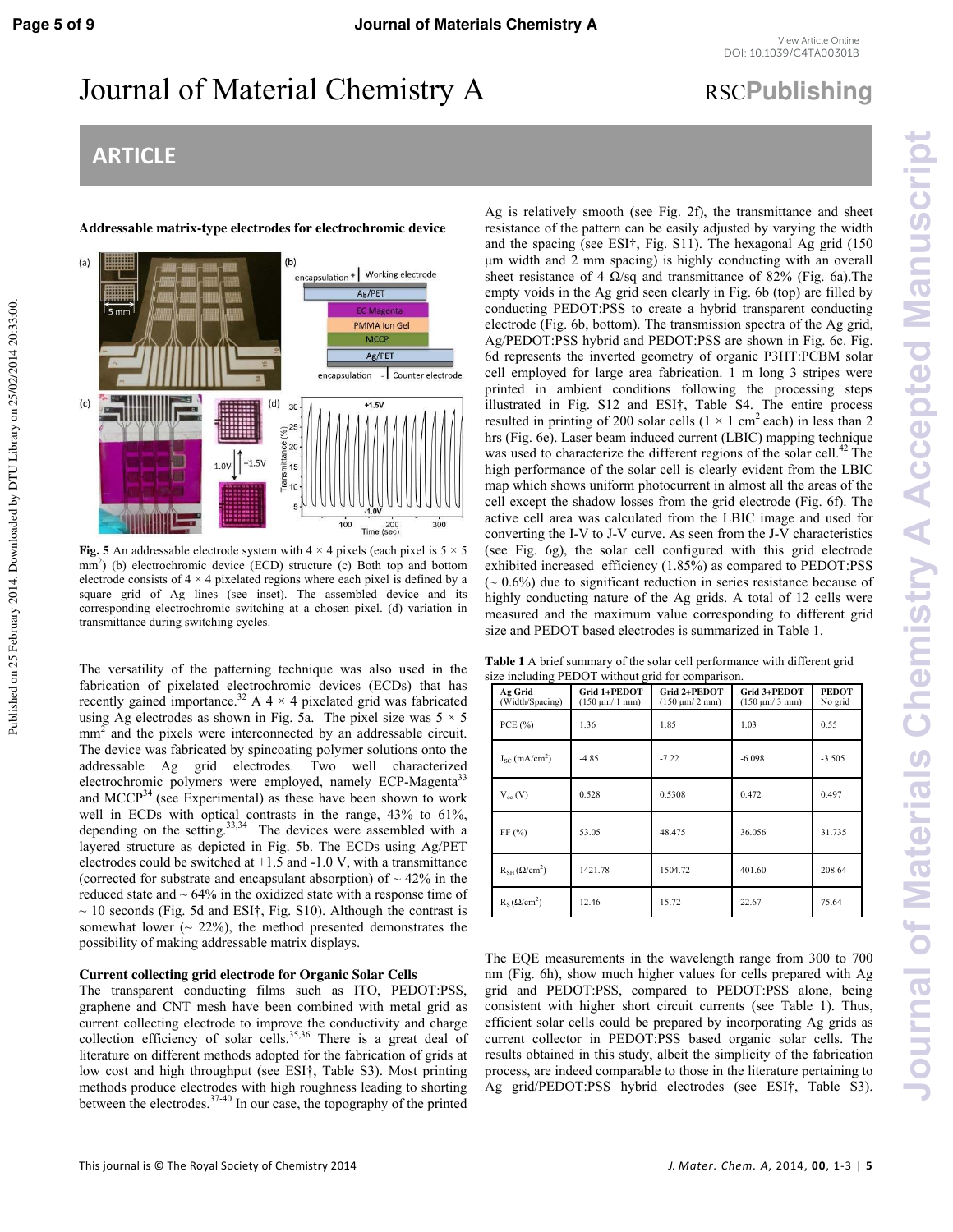# Journal of Material Chemistry A RSCPublishing

### **ARTICLE**



**Fig. 6** (a) Hexagonal current collecting Ag grid with line width of 150 μm and spacing of 2 mm (b) SEM image of the Ag grid coated with PEDOT:PSS (c) Transmission spectra of the PEDOT:PSS coated Ag grid compared with bare Ag grid and PEDOT:PSS film. (d) Schematic showing the solar cell geometry (e) the roll coater with a mounted flexo-printing roller displaying the fabricated solar cells with an enlarged view on the right. (f) Laser Beam Induced Current (LBIC) map of a solar cell grid electrode (g) I-V characteristics and (h) external quantum efficiencies of the solar cells fabricated with Ag grid-PEDOT:PSS hybrid electrode and only PEDOT:PSS for comparison.

### **Conclusions**

Published on 25 February 2014. Downloaded by DTU Library on 25/02/2014 20:33:00.

Published on 25 February 2014. Downloaded by DTU Library on 25/02/2014 20:33:00.

Using a common laser printer, a Ag precursor ink and common solvents, we have developed a method of patterning Ag electrodes on flexible and transparent substrates. Besides being simple, the method is adoptable to computer graphics to produce various electrode designs on printer friendly sheets such as PET, kapton, tape, mica etc. The Ag precursor ink could be easily metallized on hot plate or oven leading to highly conducting electrodes of different shapes and sizes as specified in the design. The electrodes possessed excellent mechanical flexibility and adhesion properties too. The versatility of the method was demonstrated by fabricating transparent flexible heaters, an addressable electrochromic device

and organic solar cells. With low applied voltages  $(< 2 V)$ , the heaters could reach 120 °C (what PET can sustain) and showed excellent temperature uniformity over  $cm<sup>2</sup>$  regions. With addressable and pixelated Ag electrodes, an electrochromic device was fabricated which was able to switch between magenta and colorless states at low voltages with reasonable response time. By adopting the method to roll coating, large area electrode patterns as well as solar active organic layers could be assembled under ambient conditions and the fabricated cells exhibited efficiency of up to 1.8%. The above examples clearly demonstrate the versatile nature of the method developed in this study, which can be easily implemented in any common work place such as a cottage industry.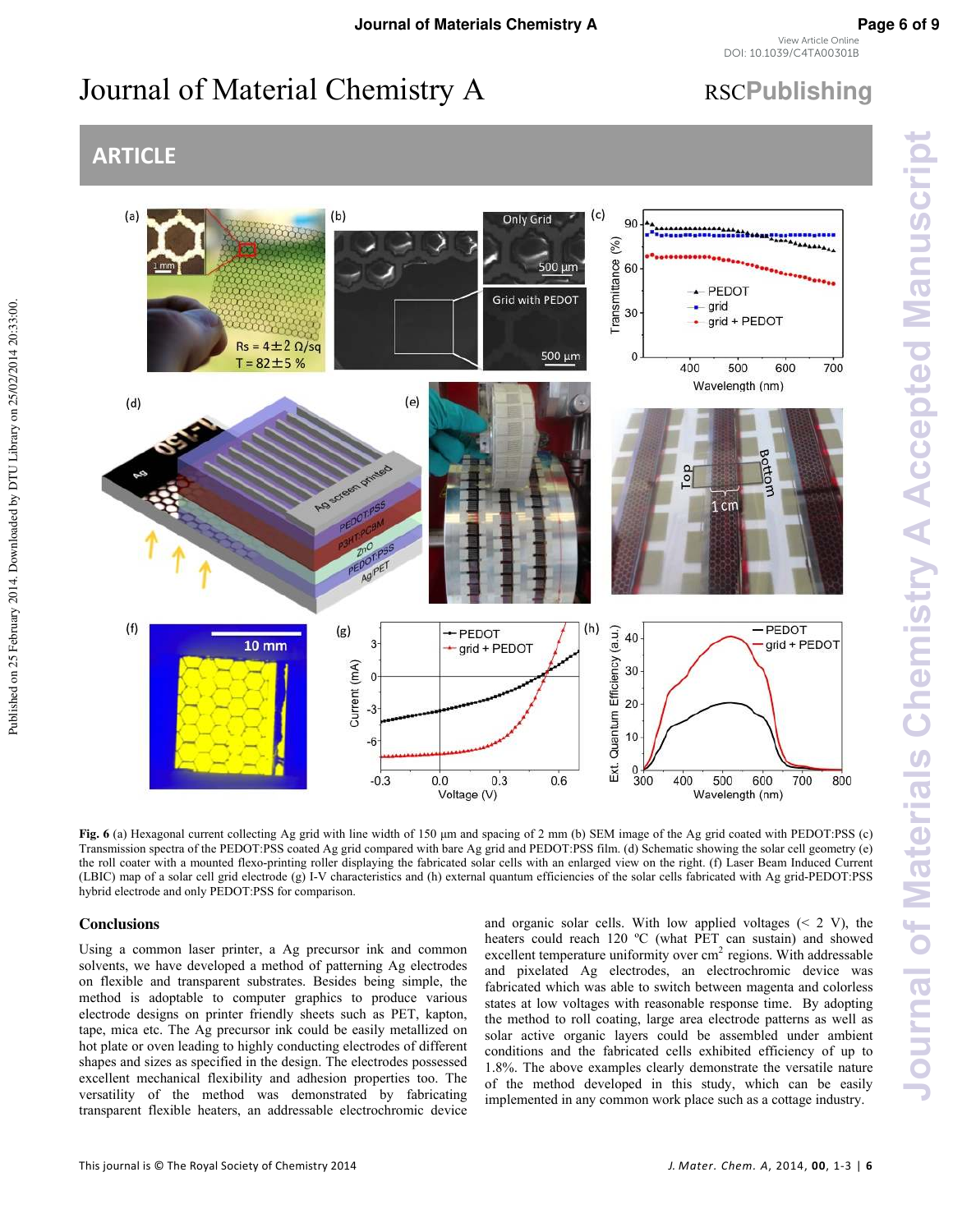Published on 25 February 2014. Downloaded by DTU Library on 25/02/2014 20:33:00.

### View Article Online<br>DOI: 10.1039/C4TA00301BLE

### **Experimental**

### **Fabrication of Ag Grid Electrodes**

The patterns were designed using Adobe Illustrator software (CS6 version) and printed on 150 μm thick PET (Melinex ST-506, DuPont) using a Ricoh Aficio C5000 laser printer with a printing resolution of 600 dpi (b/w mode). The Melinex sheets possess the desired mechanical, thermal and adhesion properties. The particlefree Ag precursor ink (Inktec PR010) used in this study is purchased from Inktec, Korea. Other non-particle Ag ink from Kunshan Hisense (SC-100) and a nanoparticle-based Ag ink from PARU (PR010) were also tried out in initial tests.

### **Characterization**

The optical microscope (Laben, India) is used for measuring the features size. Surface profilometry was carried out using a contactless, 3D, white light interferometer (Veeco Wyko NT9100). SEM imaging was done using Nova NanoSEM 600 instrument (FEI Co., The Netherlands). The transmittance of the film is measured in specular and diffuse mode using Perkin–Elmer Lambda 900 UV/visible/near-IR spectrophotometer with integrated sphere. In case of Ag grids, the transmittance spectra were measured from 3 different areas with an optical beam size of  $5 \times 2$  mm<sup>2</sup> and the average profile was plotted. Sheet resistance is measured using 4- Point Probe Station (Jandel Model RM3, London). The adhesion test was carried out using scotch tape and flexibility testing was done using Mechmesin Multi test 2.5i unit to pull the scotch tape perpendicular to the substrate.

### **Inverted Solar Cell Fabrication**

The patterned Ag/PET was cleaned gently with IPA and treated under oxygen plasma for 5 min to generate the hydrophilic surface. A PEDOT:PSS (Clevios PH1000) was spin coated on Ag grid at 1200 rpm resulting in a thin layer of 50 nm. The electron transport layer of ZnO nanoparticle solution in acetone was spin coated at 1000 rpm and heated for at least 3 min at 120 °C. The preparation of ZnO nanoparticles is reported previously in literature.<sup>42</sup> The P3HT and PCBM were dissolved in 1,2- dichlorobenzene (1:1 w/w, 20 mg/mL) to obtain P3HT:PCBM solution for active layer coating. The P3HT:PCBM solution was spin-coated on PET/Ag/PEDOT:PSS/ZnO substrates at 1000 rpm. PEDOT:PSS (Agfa 5010) was diluted 2:1 (w/w) with isopropanol and then spin coated onto the active layer to form the hole transport layer. The substrates were heated at 130 °C for 3 min. Finally, Ag paste (DuPont PV410) was screen printed onto the spin-coated films to form the positive electrode. Finally, all the devices were annealed for 5 min to cure the Ag layer and encapsulated with DELO LP655 uvcurable adhesive before characterization. All the measurements were carried out at ambient conditions under AM 1.5G illumination. The EQE was measured using a solar cell spectral response measurement system from PV Instruments, Inc. (Model QEX10).

### **Fabrication of flexible heater**

Different designs like straight line, interpenetrated spiral and zig-zag lines were made with Ag for transparent heaters. The electrode contacts were established using thick epoxy Ag paint. The substrate was mounted for imaging with supports at both ends such that the patterned area is kept hanging in air while the imaging is done from the back side of the patterned area. The voltage was applied using Keithley-2400 and thermal imaging was carried out using Testo thermal imager (Testo-885).The images were analysed using offline software.

### **Fabrication of Electrochromic device**

The Ag printed grid electrodes were UV/ozone treated for 60 min prior to spincoating of electrochromic polymers and electrolyte gel. The polymers were synthesized according to literature and toluene solutions (20mg/mL) of poly((2,2-bis(2-ethylhexyloxymethyl) propylene-1,3-dioxy)-3,4-thiophene-2,5-diyl, (ECP-magenta) and poly(N-octadecyl-(propylene-1,3-dioxy)-3,4-pyrrole-2,5-diyl), (MCCP) was spin coated at 800 rpm on the primary and secondary electrodes respectively.<sup>32</sup> This electrolyte gel comprising of poly(methylmethacrylate) (PMMA) and 1-ethyl-2-methylimidazolium-bis(triflouromethanesulfonyl)imide was spin coated at 1500 rpm on both electrodes. The device was finally assembled by placing the two electrodes against each other and encapsulating with an adhesive foil from 3M.

### **LBIC measurement**

The LBIC experiment was carried out using a high speed system developed at Risø, DTU (Denmark).<sup>41</sup> It is a custom made setup with 410 nm laser diode (5 mW output power, 100  $\mu$ m spot size  $\sim$  65 W/cm<sup>2</sup>, Thorlabs) mounted on a computer controlled XY-stage. A custom written computer program was used to scan the solar cell devices in a raster pattern in 200 μm steps in the X and the Y directions, logging the coordinates and measuring the current. The results were then converted to yellow/blue colored bitmaps in 255 different hues with another custom written program. Bright yellow represents the highest absolute current extracted while blue represents the lowest current.

### **Acknowledgements**

RG, GUK and SW thank Prof. C N R Rao for being constant source of inspiration. RG thanks Swati (JNCASR) for assistance. The financial support from DST, India for EU-Indian framework of the Large cells project (FP7/2007-2013, grant no. 261936) is gratefully acknowledged.

### **Notes and references**

*a* Ritu Gupta, Sunil Walia, Prof. Giridhar. U. Kulkarni [\*], Chemistry and Physics of Materials Unit, DST Unit on Nanoscience, Jawaharlal Nehru Centre for Advanced Scientific Research, Jakkur P.O., Bangalore, India-560064, Email: kulkarni@jncasr.ac.in

*<sup>b</sup>*Markus Hösel, Jacob Jensen and Dechan Angmo, Prof. Frederik C. Krebs [\*], Department of Energy Conversion and Storage, Technical University of Denmark, Frederiksborgvej 399, DK-4000 Roskilde, Denmark, Email: frkr@dtu.dk

†Electronic Supplementary Information (ESI) available: [Table S1: literature on usage of commercial laser printers, Fig. S 1 Different Ag ink types used for testing Fig.S2: Thermogravimetric analysis of Ag precursor ink and XRD pattern of Ag ink before and after heating, Fig. S3: Temperature dependent resistivity of Ag, Fig. S4: Optical profilometry image of Toner/PET and Ag PET after developing with Ag and removal of toner, Fig. S5: Ag pattern printed on various substrates, Fig. S6: Printing of large area A4 size patterns for roll coater, Fig. S7: Histograms showing the average temperature distribution across the sample area corresponding to thermal images acquired for the line heater in Figure 4 at 0.4 V and 0.8 V, Table S2: Change in resistance after heating cycles at different voltages. Fig. S8: Photographs of Various heater designs, Table S3: A brief survey of literature transparent microheaters, Fig. S9: Defrosting window is demonstrated using the zig-zag patterned Ag electrode, Fig. S10: Transmission spectrum from the substrate and the encapsulant, Fig. S11: Ag grids as transparent conducting electrode. Table S4: A brief literature survey of hybrid Ag grid current collecting electrode and PEDOT, Table S5: The optimized conditions for roll coating of solar cells, Fig. S12: Photographs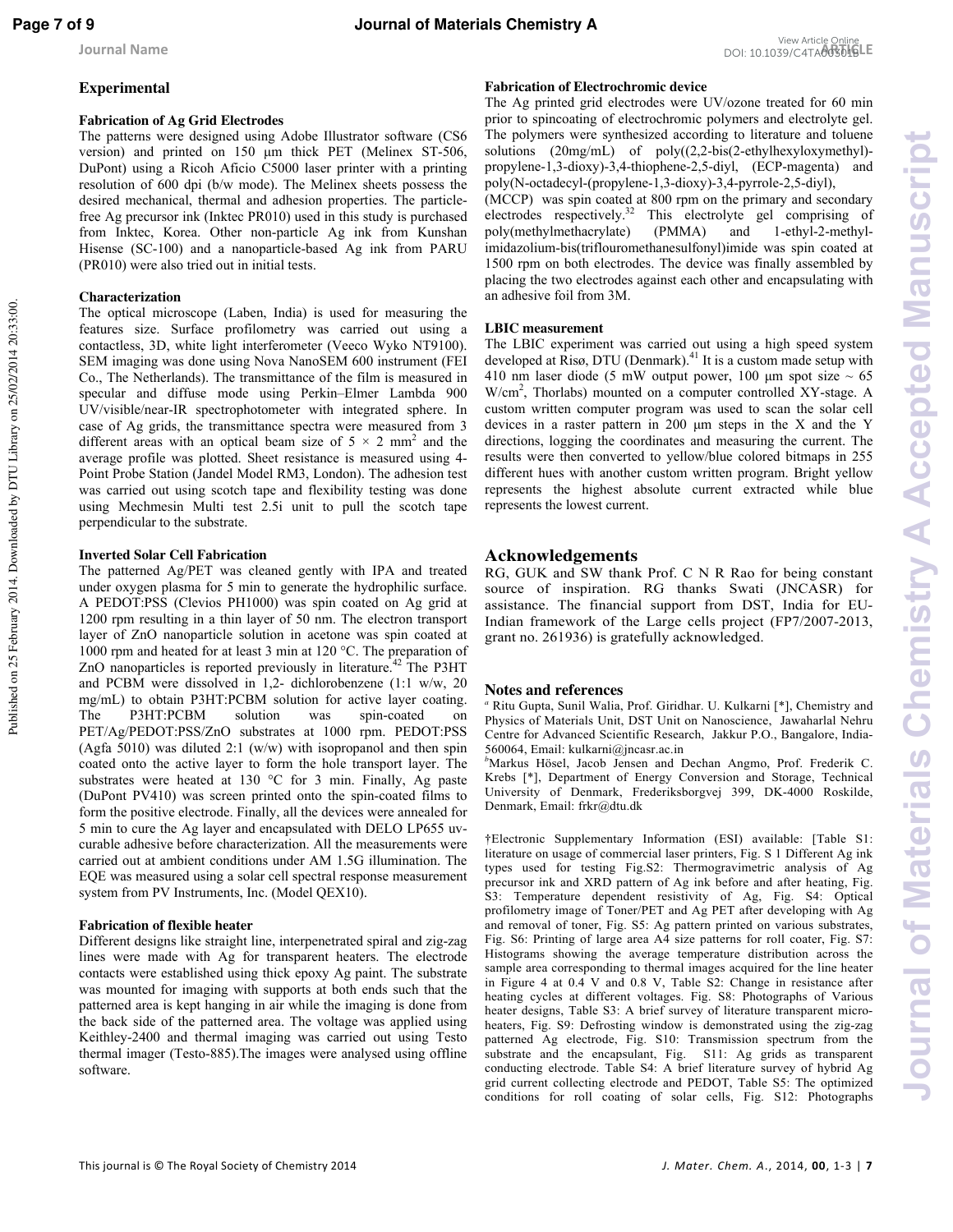Published on 25 February 2014. Downloaded by DTU Library on 25/02/2014 20:33:00.

#### **References**

- 1. J. A. Rogers, Z. Bao, K. Baldwin, A. Dodabalapur, B. Crone, V. R. Raju, V. Kuck, H. Katz, K. Amundson, J. Ewing, P. Drzaic, *Proc. Natl. Acad. Sci. U.S.A.*, 2001, **98**, 4835.
- 2. R. Parashkov, E. Becker, T. Riedl, H. H. Johannes, W. Kowalsky, *Proc. IEEE.,* 2005, **93**, 1321.
- 3. N. Kurra, D. Dutta, G. U. Kulkarni, *Phys. Chem. Chem. Phys.*, 2013, **15**, 8367.
- 4. N. Komoda, M. Nogi, K. Suganuma, K. Kohno, Y. Akiyama, K. Otsuka, *Nanoscale*, 2012, **4**, 3148.
- 5. B. Radha, A. A. Sagade, G. U. Kulkarni, *ACS Appl. Mater. Interfaces*, 2011, **3**, 2173.
- 6. A. Sandström, H. F. Dam, F. C. Krebs, L. Edman, Nat. Commun.2012, **3**, 1002.
- 7. R. J. Mortimer, A. L. Dyer, J. R. Reynolds, *Displays*, 2006, **27**, 2.
- 8. J. Jensen, H. F. Dam, J. R. Reynolds, A. L. Dyer, F. C. Krebs, *J. Polym. Sci. Part B: Polym. Phys.*, 2012, **50**, 536.
- 9. J. Kang, H. Kim, K. S. Kim, S.-K. Lee, S. Bae, J.-H. Ahn, Y.-J. Kim, J. B. Choi, B. H. Hong, *Nano lett*., 2011, **11**, 5154.
- 10. K. Nomura, H. Ohta, A. Takagi, T. Kamiya, M. Hirano, H. Hosono, *Nature*, 2004, **432**, 488.
- 11. P. Sommer-Larsen, M. Jørgensen, R. R. Søndergaard, M. Hösel, F. C. Krebs, *Energy Technology*, 2013, **1**, 15.
- 12. S. R. Forrest, *Nature*, 2004, **428**, 911.
- 13. J. D. Ryckman, Y. Jiao, S. M. Weiss, *Sci. Rep*., 2013, **3**.
- 14. K. Tvingstedt, O. Inganäs, *Adv. Mater.*, 2007, **19**, 2893.
- 15. M.-G. Kang, M.-S. Kim, J. Kim, L. J. Guo, *Adv. Mater.,* 2008, **20**, 4408.
- 16. M. Hösel, F. C. Krebs, *J. Mater. Chem.*, 2012, **22**, 15683.
- 17. B. Winther-Jensen, F. C. Krebs, *Sol. Energy Mater. Sol. Cells*, 2006, **90**, 123.
- 18. Y.-I. Lee, S. Kim, K.-J. Lee, N. V. Myung, Y.-H. Choa, *Thin Solid Films,* 2013, **536**, 160.
- 19. D. Angmo, T. T. Larsen-Olsen, M. Jørgensen, R. R. Søndergaard, F. C. Krebs, *Adv. Energy Mater*., 2012, **3**, 172.
- 20. J. S. Kang, H. S. Kim, J. Ryu, H. Thomas Hahn, S. Jang, J. W. Joung, *J Mater Sci: Mater Electron*, 2010, **21**, 1213.
- 21. J.-S. Yu, I. Kim, J.-S. Kim, J. Jo, T. T. Larsen-Olsen, R. R. Søndergaard, M. Hösel, D. Angmo, M. Jørgensen, F. C. Krebs, *Nanoscale*, 2012, **4**, 6032.
- 22. T. Aernouts, P. Vanlaeke, W. Geens, J. Poortmans, P. Heremans, S. Borghs, R. Mertens, R. Andriessen, L. Leenders, *Thin Solid Films,*  2004, **22**, 451-452.
- 23. H. Hwang, G. Kang, J. H. Yeon, Y. Nam, J.-K. Park, *Lab Chip,* 2009, **9**, 167.
- 24. M. Abdelgawad, A. R. Wheeler, *Adv. Mater*., 2007, **19**, 133.
- 25. M. Abdelgawad, M. W. L. Watson, E. W. K. Young, J. M. Mudrik, M. D. Ungrin, A. R. Wheeler, *Lab Chip*, 2008, **8**, 1379.
- 26. W. K. T. Coltro, D. P. de Jesus, J. A. F. da Silva, C. L. do Lago, E. Carrilho, *Electrophoresis,* 2010, **31**, 2487.
- 27. D. Hohnholz, H. Okuzaki, A. G. MacDiarmid, *Adv. Funct. Mater*., 2005, **15**, 51.
- 28. A. R. Liberski, J. T. Delaney, A. Liberska, J. Perelaer, M. Schwarz, T. Schüler, R. Möller, U. S. Schubert, *RSC Adv*., 2012, **2**, 2308.
- 29. J. E. Carlé, T. R. Andersen, M. Helgesen, E. Bundgaard, M. Jørgensen, F. C. Krebs, *Sol. Energy Mater. Sol. Cells*, 2013, **108**, 126.
- 30. H.-S. Jang, S. K. Jeon, S. H. Nahm, *Carbon*, 2011, 49, 111.
- 31. C. Celle, C. Mayousse, E. Moreau, H. Basti, A. Carella, J. P. Simonato, *Nano Res*., 2012, **5**, 427.
- 32. J. Kawahara, P. Andersson Ersman, D. Nilsson, K. Katoh, Y. Nakata, M. Sandberg, M. Nilsson, G. Gustafsson, M. Berggren, *J. Polym. Sci. Part B: Polym. Phys*., 2013, **51**, 265.
- 33. B. D. Reeves, C. R. G. Grenier, A. A. Argun, A. Cirpan, T. D. McCarley, J. R. Reynolds, *Macromolecules*, 2004, **37**, 7559.
- 34. E. P. Knott, M. R. Craig, D. Y. Liu, J. E. Babiarz, A. L. Dyer, J. R. Reynolds, *J. Mater. Chem*., 2012, **22**, 4953.
- 35. Y. Zhu, Z. Sun, Z. Yan, Z. Jin, J. M. Tour, *ACS Nano*, 2011, **5**, 6472.
- 36. Q. Zhang, X. Wan, F. Xing, L. Huang, G. Long, N. Yi, W. Ni, Z. Liu, J. Tian, Y. Chen, *Nano Res*., 2013, **6**, 478.
- 37. Y. Li, L. Mao, Y. Gao, P. Zhang, C. Li, C. Ma, Y. Tu, Z. Cui, L. Chen, *Sol. Energy Mater. Sol. Cells*, 2013, **113**, 85.
- 38. Y. Galagan, E. W. C. Coenen, S. Sabik, H. H. Gorter, M. Barink, S. C. Veenstra, J. M. Kroon, R. Andriessen, P. W. M. Blom, *Sol. Energy Mater. Sol. Cells*, 2012, **104**, 32.
- 39. Y. Galagan, J. E. J. M. Rubingh, R. Andriessen, C. C. Fan, P. W. M. Blom, S. C. Veenstra, J. M. Kroon, *Sol. Energy Mater. Sol. Cells*, 2011, **95**, 1339.
- 40. Y. Galagan, B. Zimmermann, E. W. C. Coenen, M. Jørgensen, D. M. Tanenbaum, F. C. Krebs, H. Gorter, S. Sabik, L. H. Slooff, S. C. Veenstra, J. M. Kroon, R. Andriessen, *Adv. Energy Mater*., 2012, **2**, 103.
- 41. F. C. Krebs, R. Søndergaard, M. Jørgensen, *Sol. Energy Mater. Sol. Cells*, 2011, **95**, 1348.
- 42. F. C. Krebs, Y. Thomann, R. Thomann, J. W. Andreasen, *Nanotechnology*, 2008, **19**, 424013.